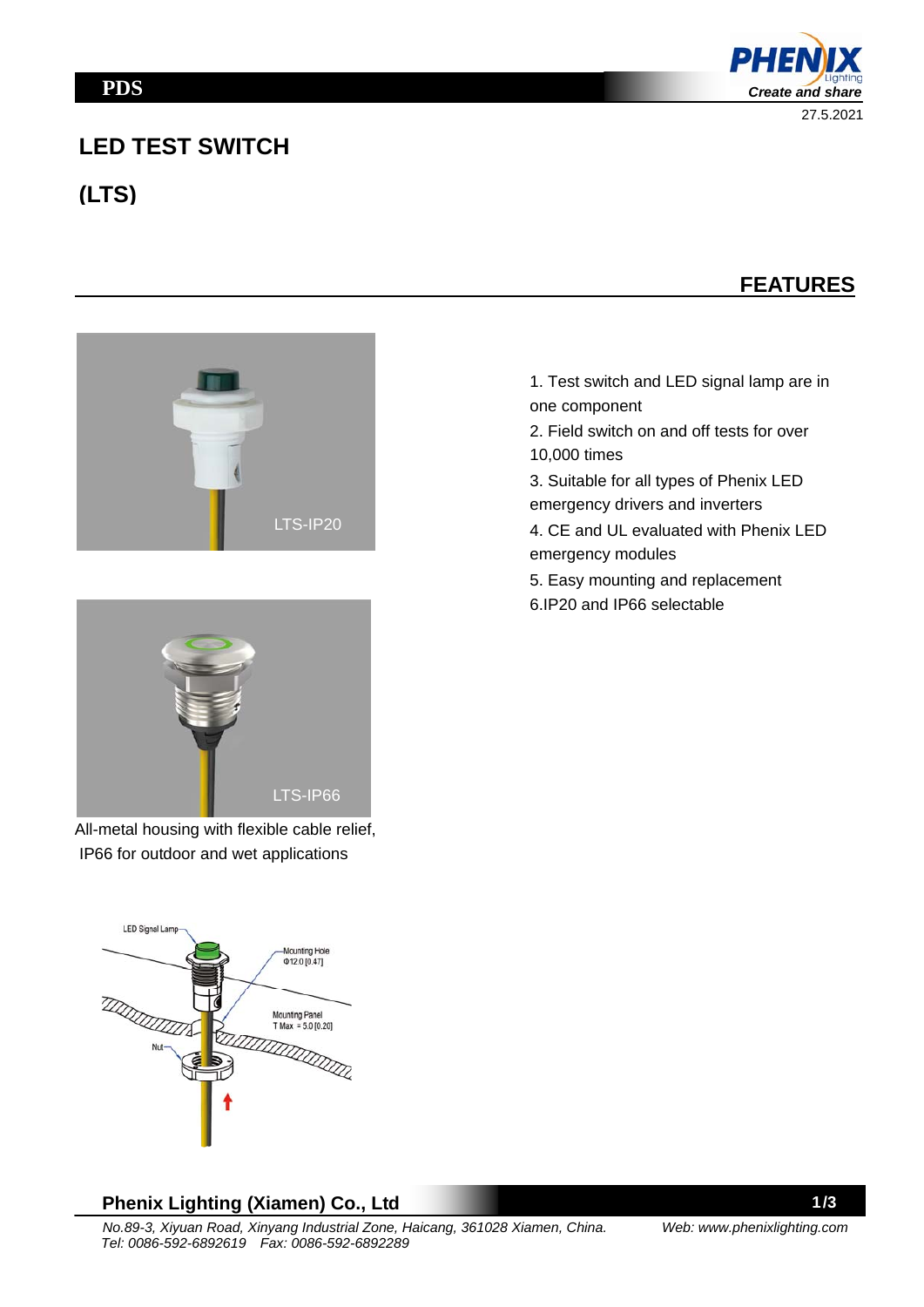PHE *Create and share*  27.5.2021

#### **DIMENSION**



# LTS-IP66



 Dimension unit: mm [inch] Tolerance: ±1 [0.04]

# **WIRING DIAGRAM**



#### **Phenix Lighting (Xiamen) Co., Ltd**

2/3